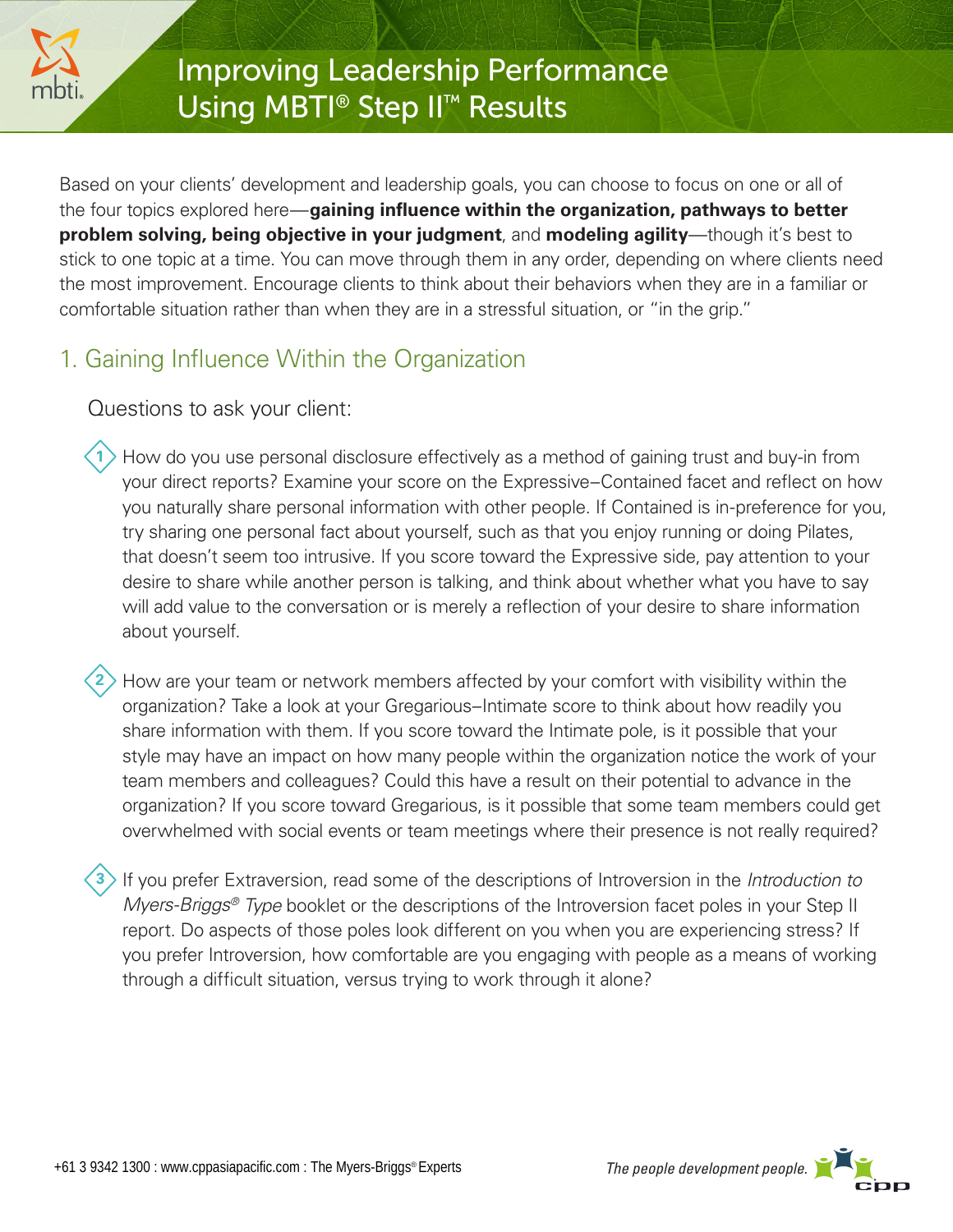

**3**

#### 2. Pathways to Better Problem Solving

Questions to ask your client:

- What sources do you use to gain new information about developing trends and potential changes in your field? Take advantage of free online resources such as Ted, edX, Fast Company, or Coursera to learn about information that may not be directly in your field but that could be related and could help you expand your perspective. **1**
- 2) When you are under extreme stress, when does your expression of the Concrete pole of the Concrete–Abstract facet start to seem rigid, or your expression of the Abstract pole start to feel out of control? During times of stress, the Concrete pole may take on a feeling of being "stuck," and the Abstract pole may lead you to "catastrophize" and feel like the sky is falling and everything is going wrong.
	- Where (or to whom) do you go to recalibrate your sense of reality when you are under great stress? Make a list of five people you trust to be your "board of directors" that you can go to during stressful times to help you become more grounded and assess the situation realistically.

### 3. Being Objective in Your Judgment

Questions to ask your client:

- 1> How do you use empathy as a skill to connect with others? Look at your Logical– Empathetic facet result to assess your natural tendency to tune in to other people. If you score toward the Logical facet pole, try to imagine how others might be receiving your message and what might help them hear it as more understanding and supportive.
- How do you know when others are engaged in your ideas and work? Look at your Thinking–Feeling facets and reflect on the mix of facets that foster genuine connections with others. **2**
- **3** If you have a preference for Feeling, what does your attempt to flex toward Thinking when you are under stress look like? (likely harsh and critical). If you have a preference for Thinking, take some time to reflect on your personal values, connections with others, and need for harmony as a way to learn from the behaviors you exhibit when you are under stress.

PAGE 2